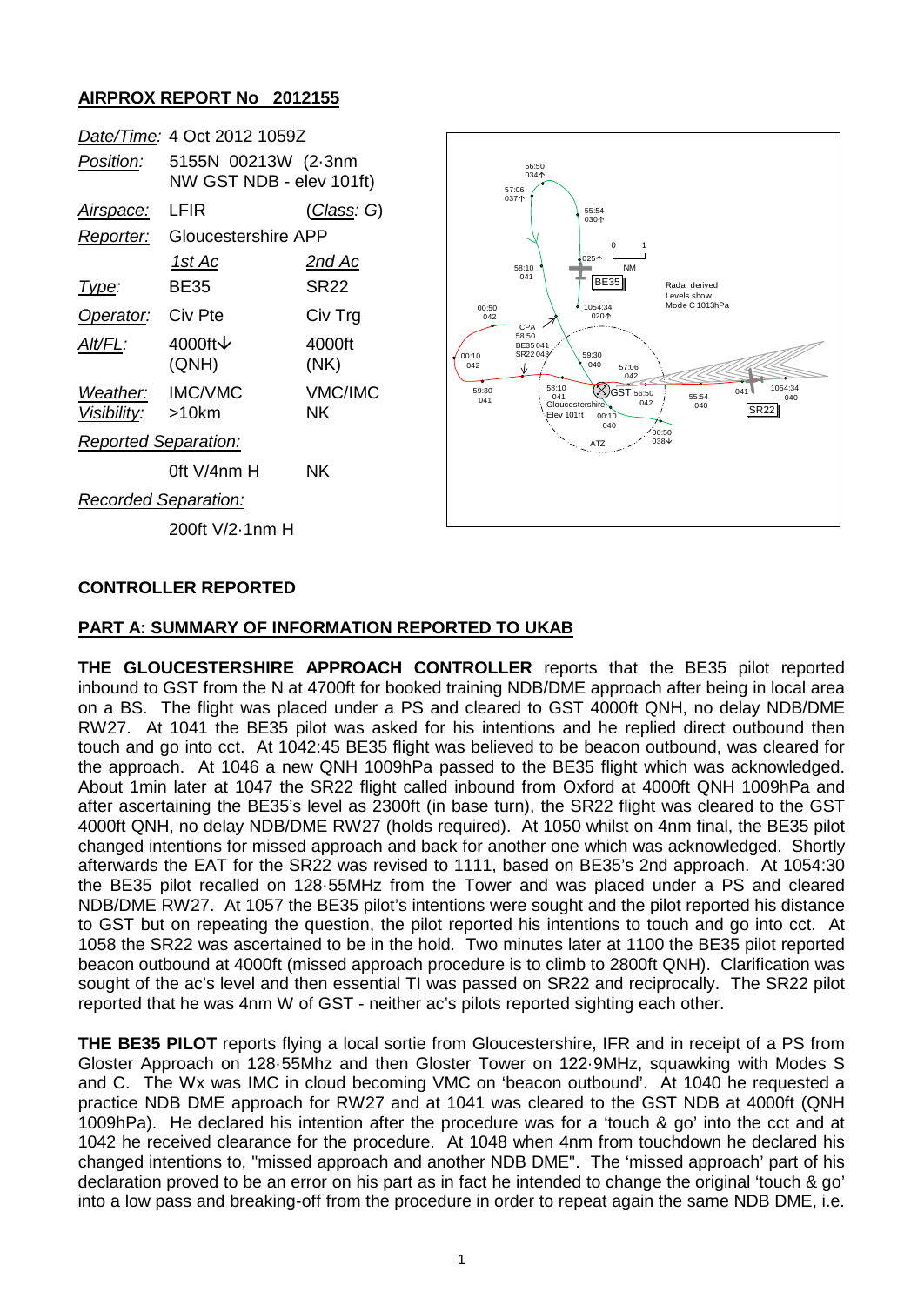the same NDB DME again as flown at 1041 approaching GST at 4000ft. So instead of 'low pass (or touch & go)' he declared, albeit mistakenly, 'missed approach' meaning he should have returned to the beacon at the published 2800ft which would not have resulted in any conflict. Since the incident, he has listened to the RT tapes at Gloucestershire ATC in order to tie up the actual events with his own recollection. The other ac involved, a SR22, was not seen but was believed to 4nm W of the GST when he reported O/H the GST, beacon outbound, at 4000ft QNH 1009hPa and 120kt turning onto heading 095°. He initiated a dive to 2800ft on receiving ATC instructions to descend. He assessed the risk as low.

**THE SR22 PILOT** reports was inbound to Gloucestershire from Oxford, IFR for instrument approach training and in receipt of a PS from Gloster Approach on 128·55Mhz, squawking 7000 with Modes S and C. He was aware of another ac in the procedure, the NDB/DME for RW27, so he was expecting to hold at 4000ft. He received clearance to join the hold at altitude 4000ft and achieved 4000ft before entering the procedural area of GST. This clearance was read back and he did not hear any other ac transmit the same clearance; he made a parallel join to the hold. The Wx was intermittent IMC/VMC. The first time he was aware of another ac at his level was when it's pilot called 'beacon outbound' at the GST at altitude 4000ft, as this formed part of his decision making; at the time his ac was 4nm W of the GST. The controller immediately instructed the other ac's pilot to descend beacon outbound and then informed him of the conflict. Based on his range and the information, he considered it safe to continue to the GST; there were no further issues.

**ATSI** reports that the Airprox occurred close to the GST(L)NDB at Gloucestershire Airport, within Class G airspace, between a BE35 and an SR22. The CPA occurred at 1058:50UTC, 2·3nm NW of the GST(L)NDB, which is located on Gloucestershire aerodrome.

The BE35 flight was operating locally from Gloucestershire and in receipt of a PS from 'Gloster' Approach on frequency 128·55MHz. The BE35 flight, operating IFR, had just completed a practice NDB(L)/DME approach for RW27. The SR22 was inbound IFR from Oxford in receipt of a PS from 'Gloster' Approach on frequency 128·55MHz. The SR22 was entering the hold at 4000ft for some Instrument Approach training.

Gloucestershire ATSU was providing a split Aerodrome and Approach Control Service from the VCR without the aid of surveillance equipment. The APP was acting as OJTI to a trainee. Gloucestershire is equipped with a Primary Radar System, without SSR surveillance capability and limited coverage due to the narrow beam width, tilt mechanism and radar O/H limitations. The AIP entry for Gloucestershire Airport, page AD 2-EGBJ-1-6 (30 Jun 11) paragraph EGBJ AD2.18 states:

'Radar services (Primary only) within 25nm below FL80, availability subject to manning. Use of 'Radar' suffix denotes availability only. Provision of a specific radar service is not implied.

The Radar room is situated on a floor below the VCR and the radar system has an additional slaved display in the VCR, which is approved for use as an ATM. RW27 was in use for Instrument Approaches and RW22 was in use for the visual cct.

CAA ATSI had access to RTF recordings for Gloster Tower and Approach, together with area radar recording, written reports from the APP and the 2 pilots concerned.

The Gloucestershire METAR was: EGBJ 041050Z 22007KT 180V260 9999 SCT028 13/08 Q1009=

At 1039:51, the BE35 flight reported returning to Gloucestershire at 4700ft, ready to go outbound for the procedure. The APP replied, *"(BE35 c/s) cleared to the Golf Sierra Tango at er altitude four thousand feet no delay expected NDB DME approach runway two seven."* This was acknowledged correctly and the BE35 pilot advised of his intentions after the approach, *"probably a touch and go please and back in the circuit if possible."*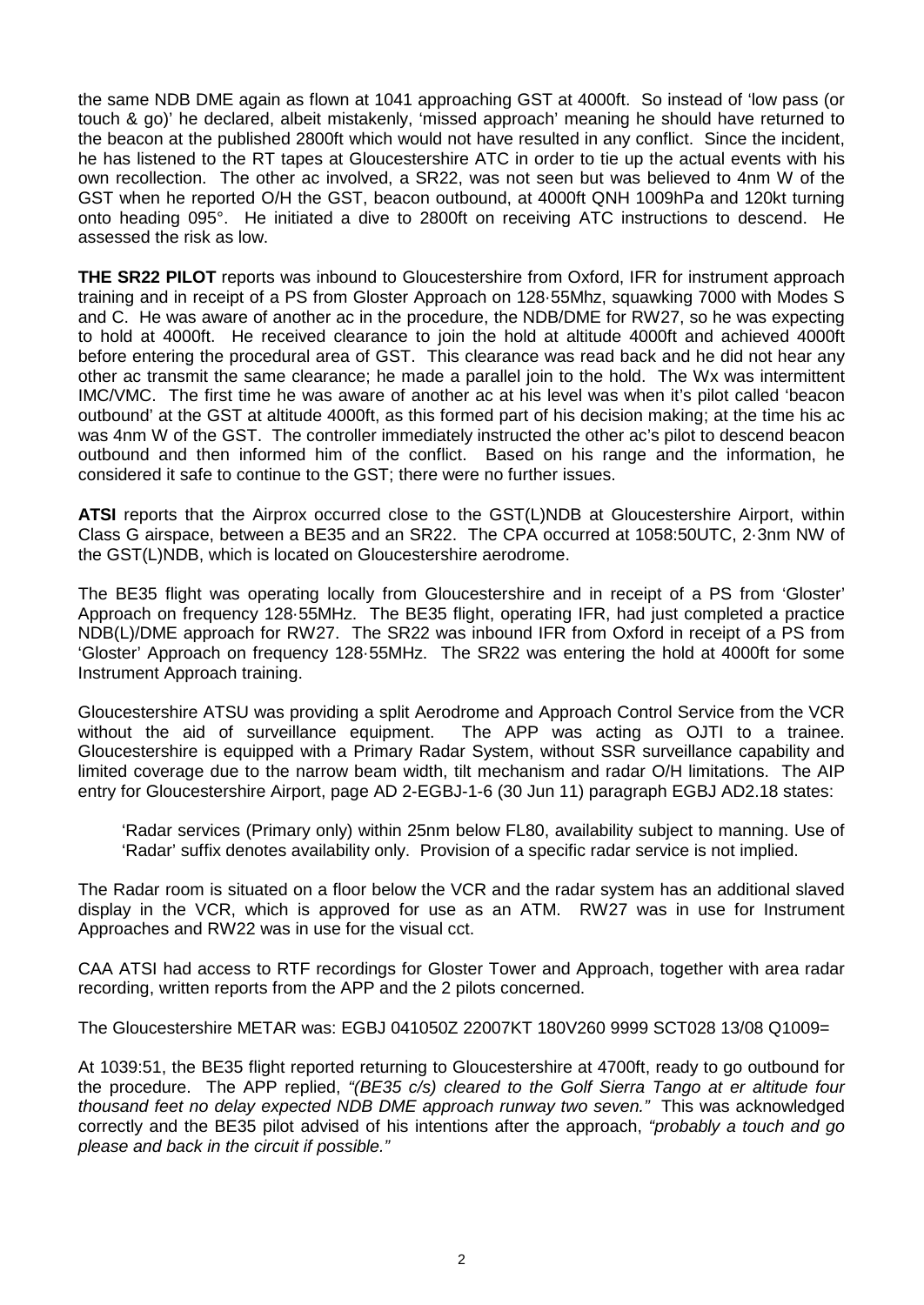At 1042:40, the BE35 pilot reported beacon outbound and the APP responded, *"(BE35 c/s) cleared NDB DME approach runway two seven report base turn complete."* The BE35 pilot replied, *"Clear for the procedure and er report base turn complete (BE35 c/s)."*

At 1046:10, the BE35 was advised of a new QNH 1009.

At 1046:31, the SR22 flight contacted Oxford Approach and reported, *"(SR22 c/s) S R twenty-two out of La – out of Oxford bound to your field one zero zero seven request NDB hold plus approach and two R Nav approaches (SR22 c/s)."* In response to the APP's requests the SR22 pilot reported at an altitude of 4000ft and the BE35 pilot (in the procedure) reported at 2300ft. The APP responded to the SR22 flight, *"(SR22 c/s) Procedural Service cleared to the Golf Sierra Tango at er altitude four thousand feet ---* (momentary break in transmission) *and er QNH one zero zero niner"*. The BE35 pilot replied, *"One zero zero –",* which was clipped before the SR22 pilot transmitted, *"Confirm that clearance (SR22 c/s)"*. The APP replied (1048:00), *"(SR22 c/s) clear to the Golf Sierra Tango at altitude four thousand feet no delay expected NDB DME approach Runway two seven."* This was acknowledged correctly and the SR22 pilot read back the QNH 1009.

By 1050:02, the BE35 flight had not reported base turn and the APP advised, *"(BE35 c/s) I see you approaching four miles contact Tower one two two decimal nine fixed wing circuit is active."* The BE35 pilot replied, *"- two decimal nine and I would like to make this one missed approach and another NDB DME if available."* The APP responded, *"(BE35 c/s) Roger.*"

The missed approach procedure for the NDB(L)/DME RW27 approach is promulgated in the UK AIP AD 2-EGBJ-8-6 as: 'Climbing right turn onto a track 270°M to 900 then turn right onto 359°M climbing to 2800, then turn right to NDB(L) GST at 2800'. The hold is a 1min LH racetrack inbound QDR 092°. (See Fig 1 below)

In view of the intended missed approach by the BE35, the APP passed the SR22 pilot an amended EAT of 1111.

The ADC was made aware of the BE35's intended missed approach and appropriate instructions were passed to other ac in the RW22 visual cct. The BE35 pilot called on Tower frequency, *"Gloster Tower hello again (BE35 c/s) erm er NDB DME two seven er three miles to run."* The ADC replied (1051:00), *"(BE35 c/s) Gloster Tower cleared low approach and go around runway two seven wind two one zero one one the fixed wing circuit active Runway two two."* This was acknowledged by the BE35 pilot.

At 1051:54 the radar recording shows the BE35 on a 1nm final at FL006 descending (~500ft QNH) with the inbound SR22 positioned 11.4nm E of the airfield tracking W indicating FL040 (~3900ft QNH 1009hPa).

At 1052:12, the BE35 pilot reported going around and shortly afterwards the ADC transferred the BE35 flight back to Approach on frequency 128·55MHz.

At 1054:33 the APP called the BE35 flight*, "(BE35 c/s) Gloster Approach are you on frequency."* The BE35 pilot replied, *"(BE35 c/s) go."* The APP responded, *"(BE35 c/s) Procedural Service and er cleared NDB DME approach runway two seven report beacon outbound."* The BE35 pilot acknowledged, *"Cleared for the er procedure and er report beacon outbound (BE35 c/s)."* The QNH 1009hPa was then passed.

[UKAB Note (1): The radar recording at 1054:34 shows the BE35 2·6nm N of Gloucestershire tracking N indicating FL020 climbing with the SR22 5·7nm to the E of the aerodrome tracking W indicating FL040. Ninety seconds later at 1055:54 the BE35 is seen to commence a L turn climbing through FL030 6·9nm NW of the SR22 which is level at FL040.]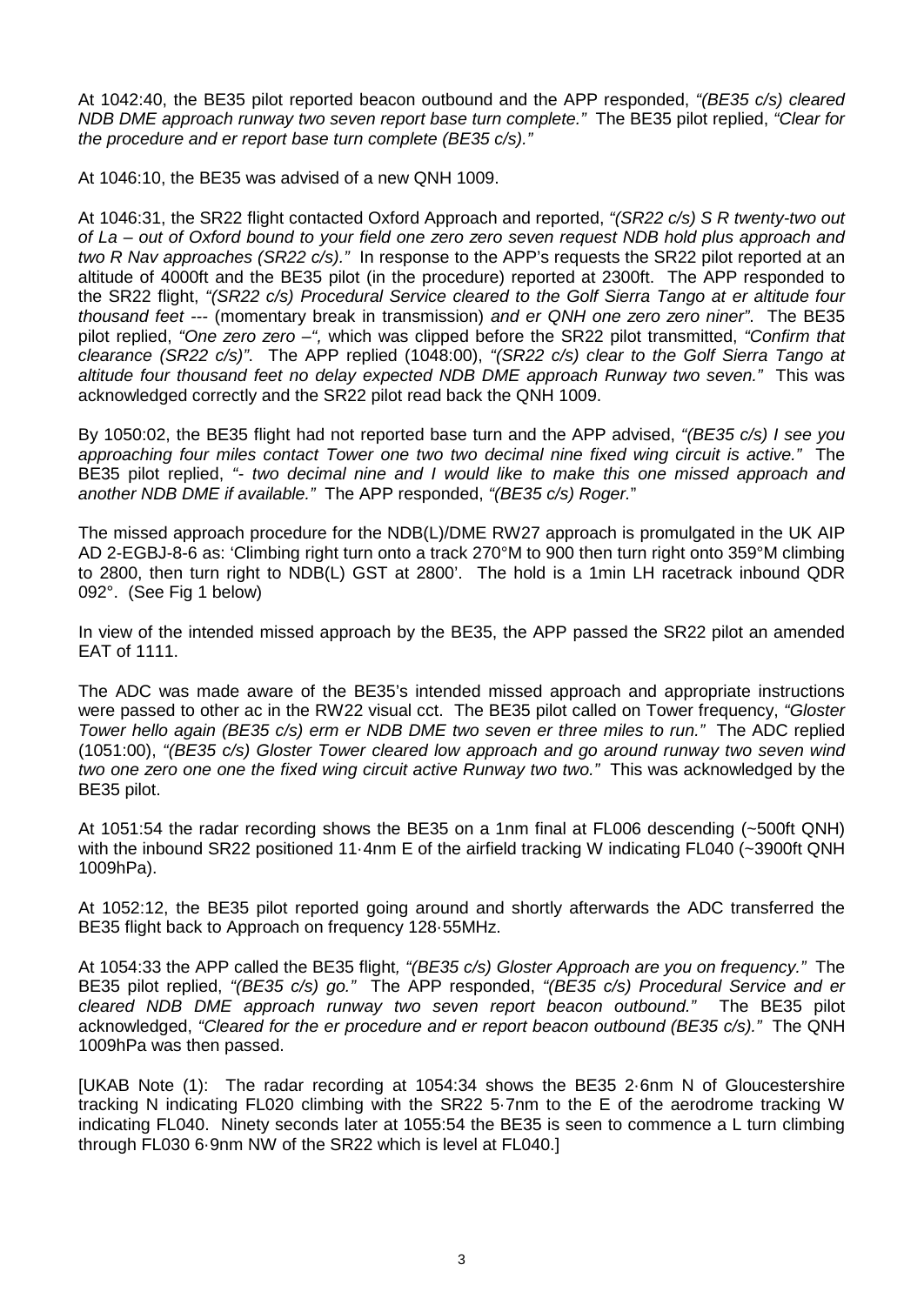

At 1056:50, the radar recording shows the BE35 in the missed approach procedure 6·8nm N of the airfield in a non-standard L turn passing FL034 in the climb. The SR22 is approaching the GST on W'ly heading at FL042.

At 1057:08, the following RT exchange occurred:

- ATC *"(BE35 c/s) request your intentions after this approach."*
- BE35 *"(BE35 c/s) is six miles to the north."*
- ATC *"(BE35 c/s) roger report your intentions after the approach."*
- BE35 *"Say again (BE35 c/s)"*
- ATC *"(BE35 c/s) report your intentions after the approach please."*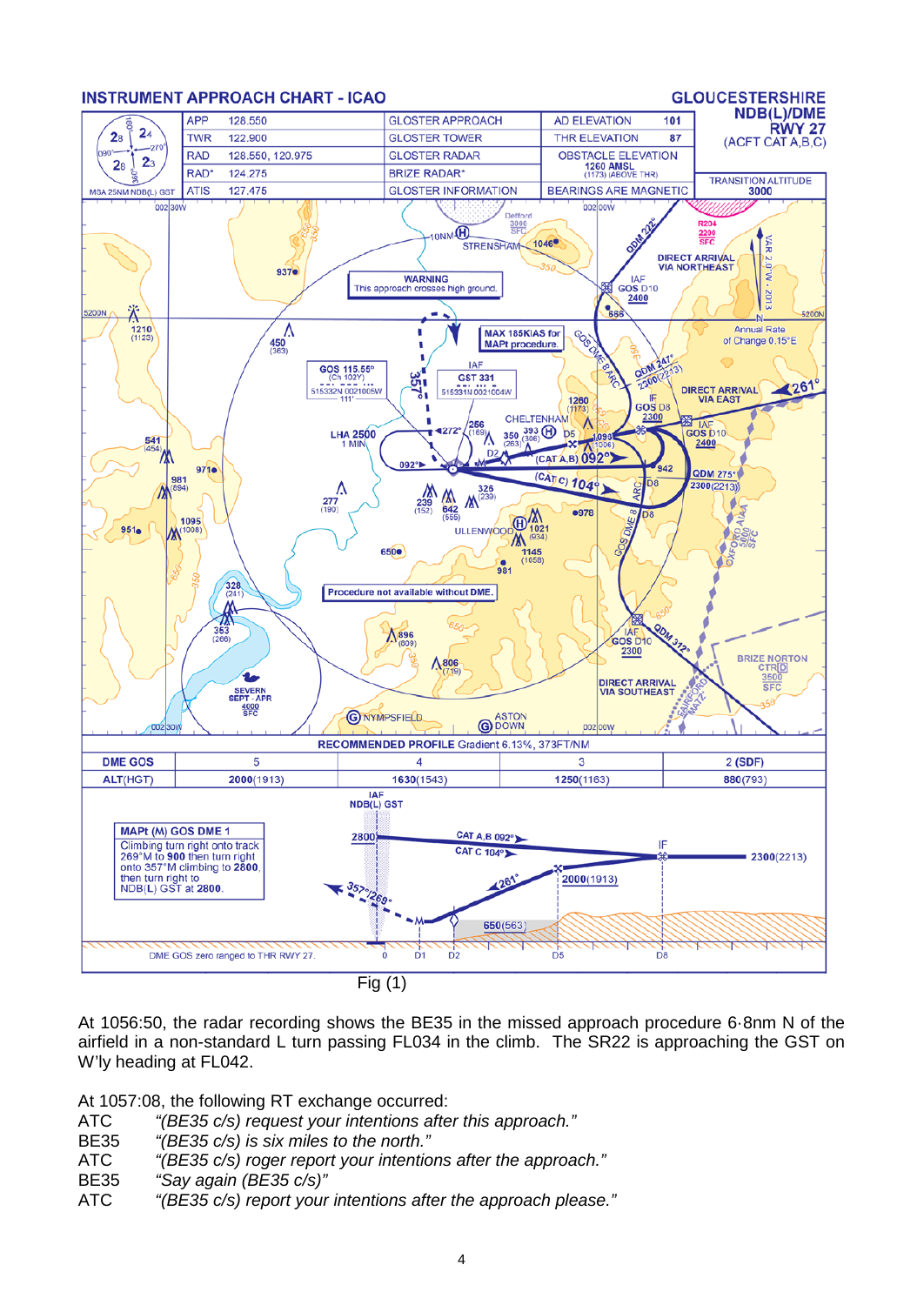- BE35 *"Intentions after the approach is er to return to the circuit of er righthand circuit of two two please touch and go into the circuit."*
- ATC *"Roger"*
- ATC *"(SR22 c/s) confirm in the hold now"*
- SR22 *"-ffirm (SR22 c/s)."*(Clipped transmission)

[UKAB Note (2): By 1058:10 the BE35, indicating level at FL041, has steadied on a track of 170° with the SR22, tracking 280° and carrying out its parallel entry into the GST hold, crossing through its 12 o'clock range 3·5nm at the same level. Thereafter the BE35 commences a gradual L turn onto a track of 150° towards the GST as the SR22 continues on a W'ly track. The CPA occurs at 1058:50 with the SR22, at FL043, in the BE35's 2 o'clock range 2·1nm, vertical separation 200ft. The ac then diverge until the SR22 commences a R turn to track back towards the GST as the BE35 passes O/H the beacon.]

At 1100:10, the BE35 pilot reported, *"(BE35 c/s) is beacon outbound at four thousand feet on one zero zero nine."* The APP controller replied, *"(BE35 c/s) confirm your level your cleared level is er two thousand eight hundred feet."* There was no response from the BE35 pilot so the APP asked, *"(BE35 c/s) confirm your level.*" At 1100:31, the BE35 pilot reported, *"(BE35 c/s) four thousand feet on one zero zero nine"* and in response the APP instructed, *"(BE35 c/s) roger descend er immediately with the procedure essential traffic in the hold at four thousand feet is a Cirrus S R twenty two.*" The BE35 pilot replied, *"descending (BE35 c/s)".* The APP then advised the SR22 pilot, *"(SR22 c/s) er essential traffic beacon outbound four thousand feet descending it's a Beech Bonanza."* The SR22 pilot replied, *"Roger er (SR22 c/s) we're four miles to the er west of the beacon at the moment four thousand feet."* The APP acknowledged, *"(SR22 c/s) roger".*

[UKAB Note (3): The BE35's descent is seen to have commenced at 1100:50 as its Mode C is showing FL038 descending, the SR22 is in its 6 o'clock range 6nm still in the R turn towards the GST.]

Just after 1102:00 the BE35 pilot reported descending through 3000ft on QNH 1009 and the BE35 completed the instrument approach without further incident.

The ATSU has recommended that as part of unit best practice controllers should, at an appropriate point, include the reiteration of the missed approach level, together with appropriate TI. Since the Airprox, controllers have been made aware of the requirement and the unit MATS Part 2 will reflect these changes at the next update due February 2013.

During the first NDB(L)/DME RW27 approach, the BE35 pilot did not make the requested base turn report. When the BE35 reached a 3nm final, the flight was transferred to the Tower and during the pilot's acknowledgement, the BE35 pilot advised of an intention to carry out the missed approach procedure. CAP 413, Chapter 4, Page 15, Paragraph 1.10.1, states:

'…..When a missed approach is initiated cockpit workload is inevitably high. Any transmissions to aircraft going around shall be brief and kept to a minimum.'

In order to accommodate the missed approach and the additional instrument procedure for the BE35, the APP revised the EAT for the SR22 approaching the GST at 4000ft.

After the BE35 was transferred from Tower to Approach, the flight did not immediately establish 2 way communication with the APP. The APP contacted the BE35 pilot, advising of the PS with a clearance to the NDB DME RW27 and a request for the BE35 pilot to report beacon outbound. The APP had an expectation that the BE35 pilot would comply with the missed approach procedure, returning to the GST(L)NDB at 2800ft.

The missed approach procedure for the NDB(L)/DME RW27 is a segment of the Instrument Approach Procedure (IAP) and is published on the IAP chart/plate. It is the procedure to be followed when the approach cannot be continued and it is expected that the pilot will fly the missed approach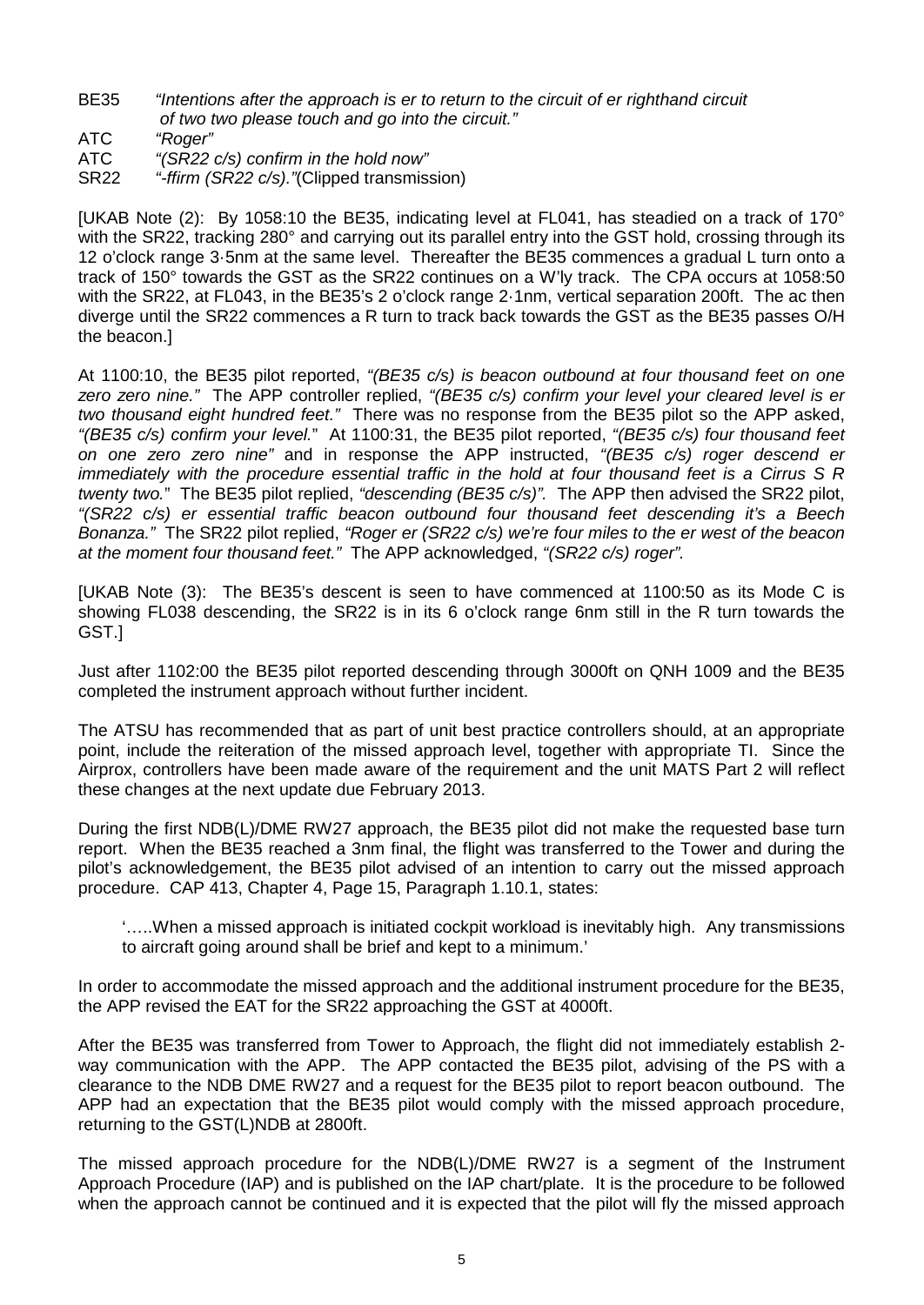procedure as published (ICAO). The UK AIP Page GEN 3-3-5 (22 Oct 09) paragraph 3.7.4.1 (Instrument Approaches) states:

'Pilots will be expected to be conversant with the correct notified Instrument Approach Procedures detailed in published charts, but on request, in exceptional circumstances, Approach Control will supply the following information:

a. The aid concerned, aircraft category and Final Approach Track;

b. arrival level;

c. type of reversal manoeuvre, including outbound track, length in time or distance, level instructions, and direction of procedure turn where applicable;

d. intermediate and final approach tracks and fixes, and step down fixes (where applicable), with level instructions;

e. Obstacle Clearance Height;

f. Missed Approach Point and Missed Approach Procedure.'

The BE35 pilot did not comply with the requirement of the missed approach procedure track; '359°M *climbing to 2800, then turn right to NDB(L)GST at 2800'.* The BE35 flight made a non-standard L turn at FL033 and returned to the GST(L)NDB in the climb to 4000ft. It is likely that the BE35 pilot would have heard the earlier call from the SR22 inbound to the beacon at 4000ft together with the clearance and revised EAT issued to the SR22.

When the loss of procedural deconfliction minima became apparent, the APP immediately instructed the BE35 pilot to descend in the procedure and then passed essential TI to both flights. At this point, unknown to the controller, the 2 ac had passed and were diverging.

CAP774, Chapter 1, Page1, Paragraph 2, states:

'Within Class F and G airspace, regardless of the service being provided, pilots are ultimately responsible for collision avoidance and terrain clearance, and they should consider service provision to be constrained by the unpredictable nature of this environment.'

The Airprox occurred when following the NDB(L)/DME RW27 approach, the BE35 pilot elected to make a missed approach, but did not to follow the promulgated procedure which required a climb to maintain 2800ft. The BE35 pilot climbed to 4000ft and into conflict with the SR22 that had been cleared to the GST at 4000ft.

#### **PART B: SUMMARY OF THE BOARD'S DISCUSSIONS**

Information available included reports from the pilots of both ac, transcripts of the relevant RT frequencies, radar video recordings, reports from the air traffic controllers involved and reports from the appropriate ATC authorities.

Members ultimately agreed with the ATSI conclusion as to the cause of the Airprox. However, controller Members were quick to point out that there was an opportunity to break the chain before separation was lost between the ac. After the BE35 pilot had elected to carry-out a missed approach, which was approved by ATC, he did not call on the APP frequency after going-around and being transferred from Tower. This had required a prompt from the APP to elicit whether the BE35 was on his frequency; in response, the BE35 pilot's initial call did not use the standard IFR phraseology which should have included the ac's passing level and its cleared level [CAP413 Chptr 3 Pg 6]. The APP did not challenge the BE35 pilot's transmission or state the ac's cleared level, good defensive controllership, only reiterating the PS and clearing the flight for the NDB DME procedure. Thereafter the seeds were sown for the eventual outcome. The SR22 flight was on frequency but was unaware of the BE35 pilot's climb above 2800ft and when ATC asked the SR22 pilot to confirm that he was in the hold, the pilot replied "affirm", again with no mention of a level by either party. The BE35 pilot's SA should have been updated as to the SR22's presence as the SR22 pilot had called and been cleared to the GST NDB at 4000ft as the BE35 had commenced his 1st approach. As it